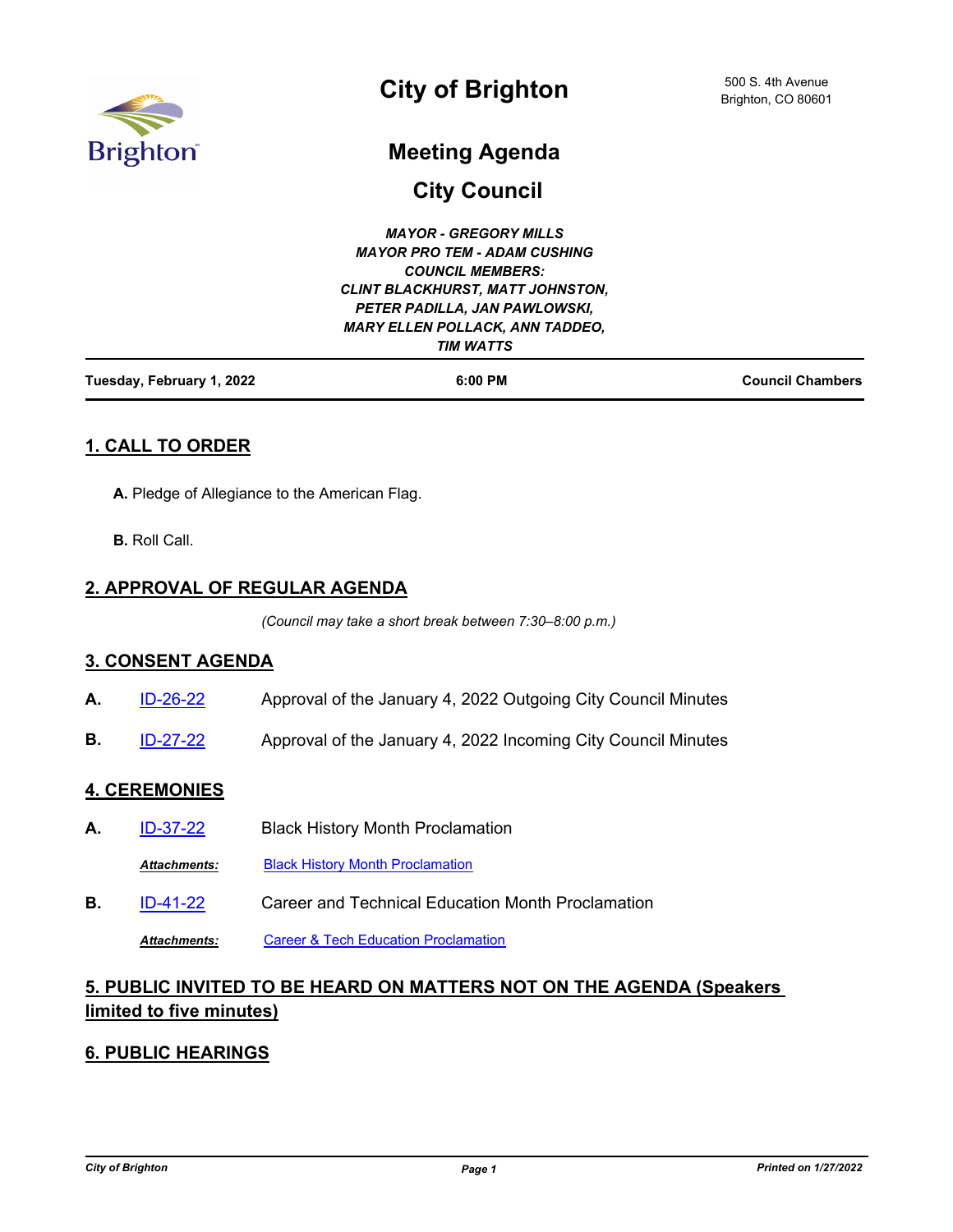| А. | ID-42-22            | AN ORDINANCE OF THE CITY COUNCIL OF THE CITY OF BRIGHTON,<br>COLORADO, APPROVING THE REZONING VIA PLANNED<br>DEVELOPMENT OF THE MOUNTAIN VIEW ESTATES SUBDIVISION,<br>FILINGS 1 AND 2, FROM R-1 AND R-1-B TO THE MOUNTAIN VIEW<br>ESTATES PLANNED DEVELOPMENT, GENERALLY LOCATED TO<br>THE NORTH OF BRIDGE ST., SOUTH OF BASELINE RD., WEST OF<br>TELLURIDE ST., AND EAST OF THE BRIGHTON LATERAL DITCH, AND<br>LOCATED IN A PORTION OF THE WEST HALF OF SECTION 4,<br>TOWNSHIP 1 SOUTH, RANGE 66 WEST OF THE 6TH PRINCIPAL<br>MERIDIAN, CITY OF BRIGHTON, COUNTY OF ADAMS, STATE OF<br>COLORADO (FIRST READING) |
|----|---------------------|------------------------------------------------------------------------------------------------------------------------------------------------------------------------------------------------------------------------------------------------------------------------------------------------------------------------------------------------------------------------------------------------------------------------------------------------------------------------------------------------------------------------------------------------------------------------------------------------------------------|
|    | <b>Attachments:</b> | <b>Draft City Council Ordinance</b>                                                                                                                                                                                                                                                                                                                                                                                                                                                                                                                                                                              |
|    |                     | <b>Aerial Map by City Staff</b>                                                                                                                                                                                                                                                                                                                                                                                                                                                                                                                                                                                  |
|    |                     | Proposed Mountain View Estates Planned Development by Applicant                                                                                                                                                                                                                                                                                                                                                                                                                                                                                                                                                  |
|    |                     | Copy of the Planning Commission Recommendation, Resolution #22-1                                                                                                                                                                                                                                                                                                                                                                                                                                                                                                                                                 |
|    |                     | <b>Neighboring Property Owner Notification</b>                                                                                                                                                                                                                                                                                                                                                                                                                                                                                                                                                                   |
|    |                     | <b>Addresses of Property Owners Notified</b>                                                                                                                                                                                                                                                                                                                                                                                                                                                                                                                                                                     |
|    |                     | <b>Buffer Map of Mailing Area</b>                                                                                                                                                                                                                                                                                                                                                                                                                                                                                                                                                                                |
|    |                     | <b>Website Notice</b>                                                                                                                                                                                                                                                                                                                                                                                                                                                                                                                                                                                            |
|    |                     | <b>Website Publication Verification</b>                                                                                                                                                                                                                                                                                                                                                                                                                                                                                                                                                                          |
|    |                     | <b>Sign Posting Verification</b>                                                                                                                                                                                                                                                                                                                                                                                                                                                                                                                                                                                 |
|    |                     | <b>City Staff's Draft Presentation</b>                                                                                                                                                                                                                                                                                                                                                                                                                                                                                                                                                                           |
|    |                     |                                                                                                                                                                                                                                                                                                                                                                                                                                                                                                                                                                                                                  |

**B.** [ID-33-22](http://brightonco.legistar.com/gateway.aspx?m=l&id=/matter.aspx?key=4672) First Amendment to the 2022 Budget

# **7. ORDINANCES FOR INITIAL CONSIDERATION**

# **8. ORDINANCES FOR FINAL CONSIDERATION**

# **9. RESOLUTIONS**